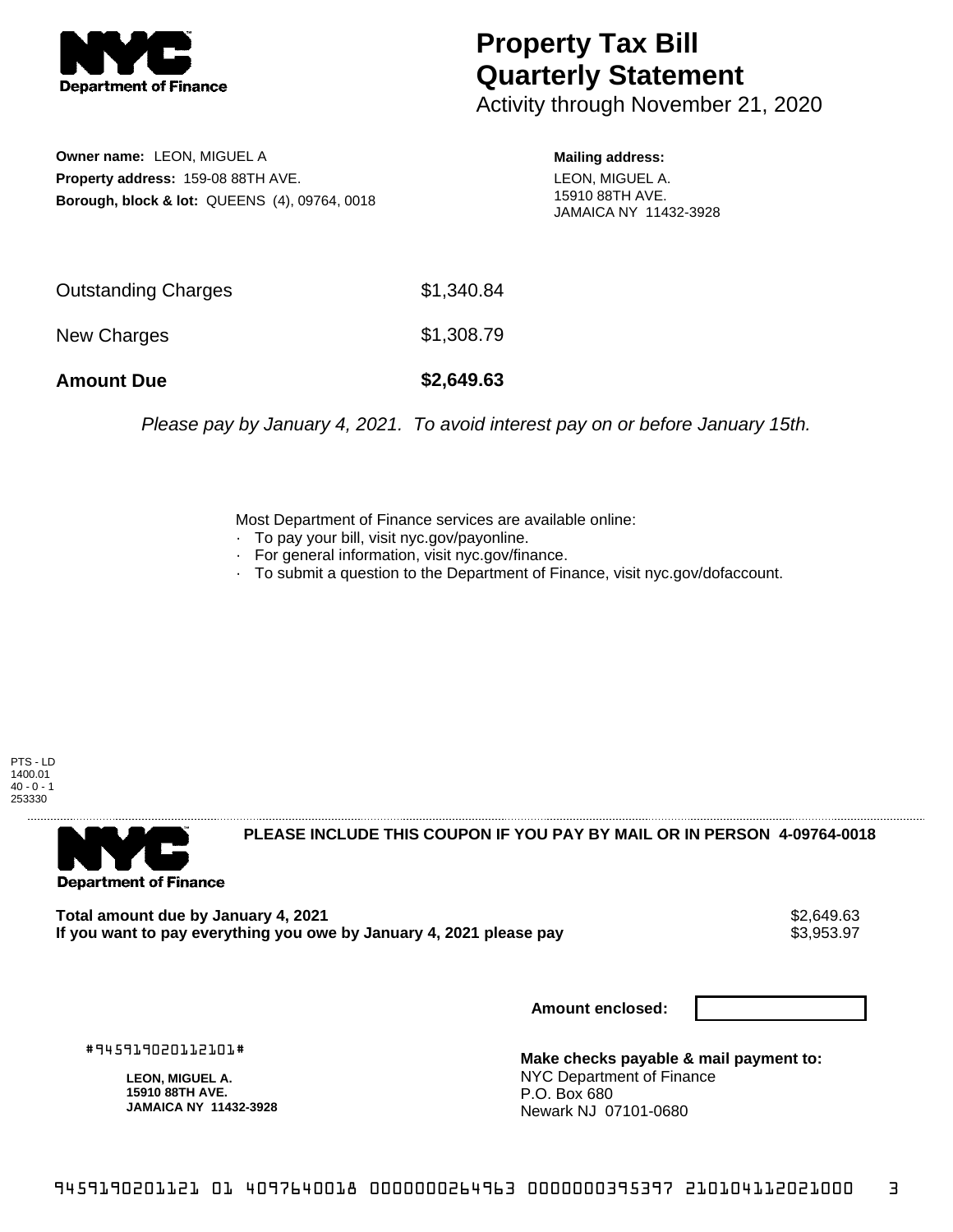

| <b>Billing Summary</b>                                                     | <b>Activity Date Due Date</b>           | Amount       |
|----------------------------------------------------------------------------|-----------------------------------------|--------------|
| Outstanding charges including interest and payments                        |                                         | \$1,340.84   |
| Finance-Property Tax                                                       | 01/01/2021                              | \$1,324.05   |
| <b>Adopted Tax Rate</b>                                                    |                                         | $$-15.26$    |
| <b>Total amount due</b>                                                    |                                         | \$2,649.63   |
| <b>Tax Year Charges Remaining</b>                                          | <b>Activity Date</b><br><b>Due Date</b> | Amount       |
| <b>Finance-Property Tax</b>                                                | 04/01/2021                              | \$1,324.05   |
| <b>Adopted Tax Rate</b>                                                    |                                         | $$-15.26$    |
| Total tax year charges remaining                                           |                                         | \$1,308.79   |
| If you want to pay everything you owe by January 4, 2021 please pay        |                                         | \$3,953.97   |
| If you pay everything you owe by January 4, 2021, you would save:          |                                         | \$4.45       |
| How We Calculated Your Property Tax For July 1, 2020 Through June 30, 2021 |                                         |              |
|                                                                            | Overall                                 |              |
| Tax class 1 - Small Home, Less Than 4 Families                             | <b>Tax Rate</b>                         |              |
| Original tax rate billed                                                   | 21.1670%                                |              |
| New Tax rate                                                               | 21.0450%                                |              |
| <b>Estimated Market Value \$564,000</b>                                    |                                         |              |
|                                                                            |                                         | <b>Taxes</b> |
| <b>Billable Assessed Value</b>                                             | \$25,021                                |              |
| <b>Taxable Value</b>                                                       | \$25,021 x 21.0450%                     |              |
| <b>Tax Before Abatements and STAR</b>                                      | \$5,265.68                              | \$5,265.68   |
| Annual property tax                                                        |                                         | \$5,265.68   |
| Original property tax billed in June 2020                                  |                                         | \$5,296.20   |
| <b>Change In Property Tax Bill Based On New Tax Rate</b>                   |                                         | $$-30.52$    |

Please call 311 to speak to a representative to make a property tax payment by telephone.

For information about the interest rate charged on late payments, visit nyc.gov/taxbill.

## **Home banking payment instructions:**

- 1. **Log** into your bank or online bill pay website.
- 2. **Add** the new payee: NYC DOF Property Tax. Enter your account number, which is your boro, block and lot, as it appears here: 4-09764-0018 . You may also need to enter the address for the Department of Finance. The address is P.O. Box 680, Newark NJ 07101-0680.
- 3. **Schedule** your online payment using your checking or savings account.

## **Did Your Mailing Address Change?**

If so, please visit us at **nyc.gov/changemailingaddress** or call **311.**

When you provide a check as payment, you authorize us either to use information from your check to make a one-time electronic fund transfer from your account or to process the payment as a check transaction.